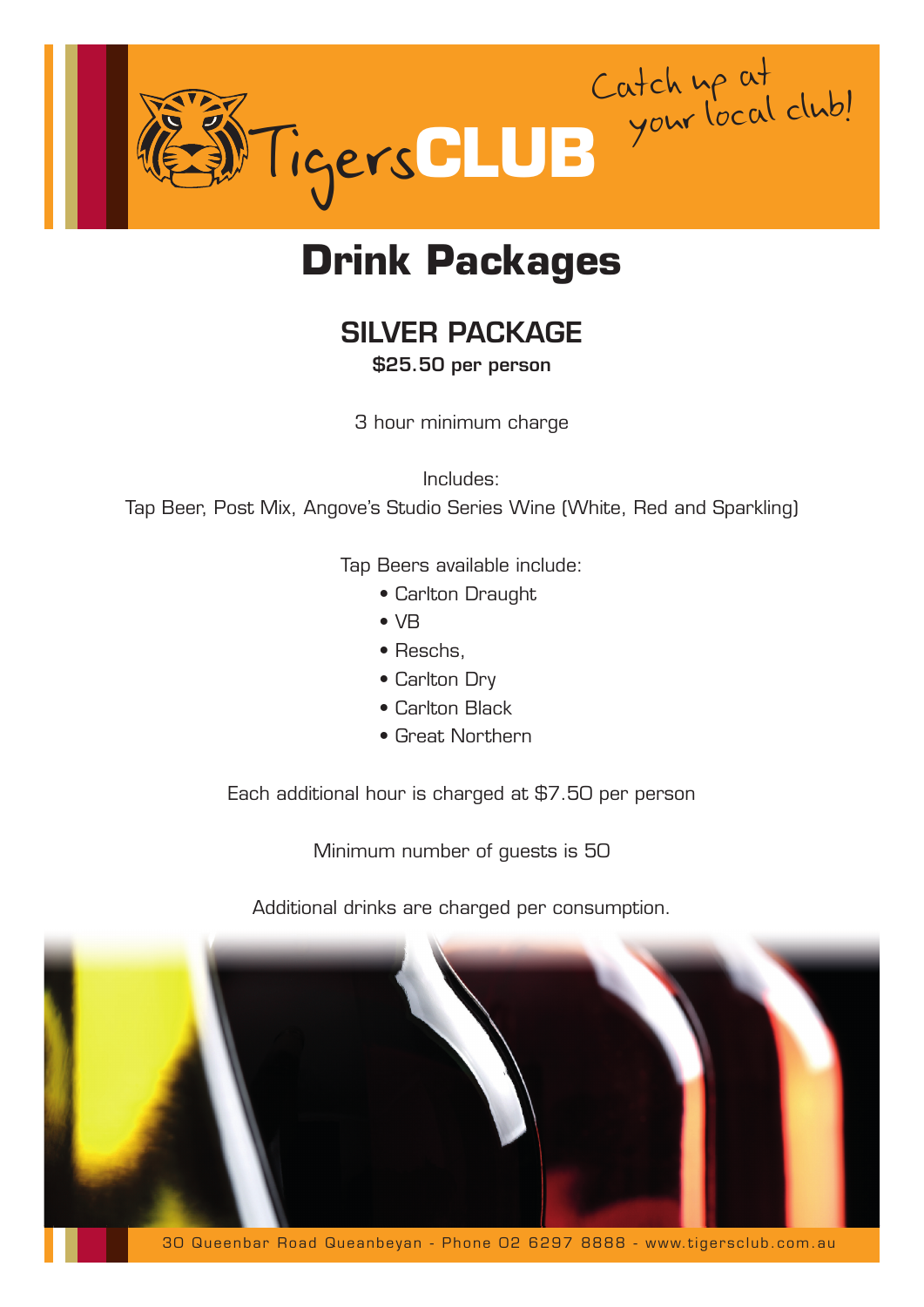

# **Drink Packages**

#### GOLD PACKAGE

#### \$29.50 per person

3 Hour Minimum Charge

Includes: Tap Beer, Post Mix, Wine and Champagne

Tap beers available include:

- Carlton Draught
- Carlton Dry
- VB
- Reschs
- Carlton Black
- Great Northern

Wine options:

- Angove's Studio Range
- Angove's Rhythm & Rhyme Range

Each additional hour charged at \$8.50 per person

Minimum number of guests is 50

Additional Drinks are charged per consumption.



30 Queenbar Road Queanbeyan - Phone 02 6297 8888 - www.tigersclub .com .au